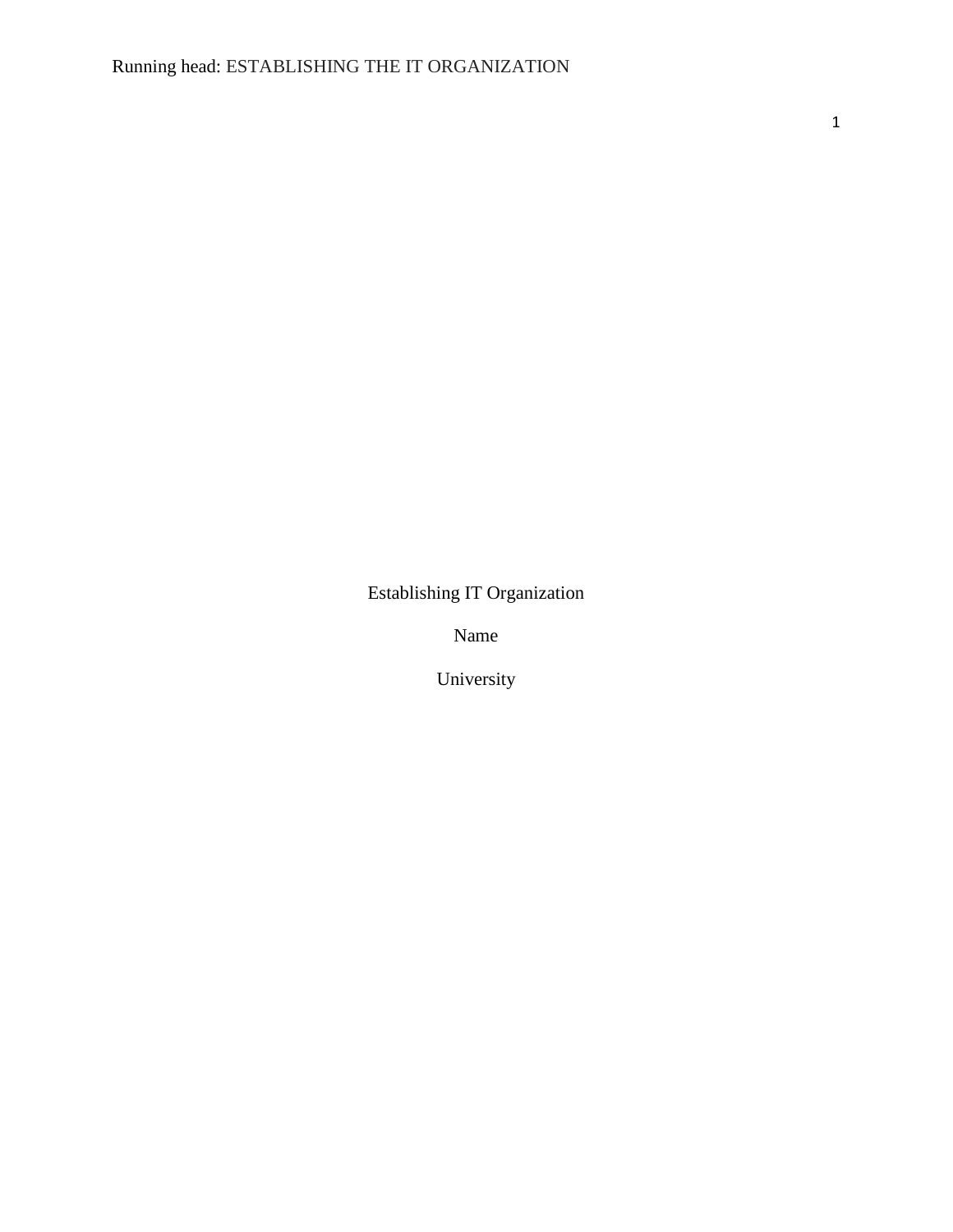According to the DBS goals, the main agenda was to improve on the IT infrastructure by automating business processes across all its branches. This is evident from exhibit 7 which indicates a milestone in the technological structure of the bank. The exhibit shows a projection to the future where the pending automation will be standardized.

During the time of David, some of the lean principals that helped DBS to succeed were the improvement on the customer wait time which was eliminated at the rate of 240 million hours. This lean canvas helped so much in delivery of the scheduled projects. Another factor was investment into collaborative technology.

During the technological integration of DBS, the service oriented architecture was among the most preferable way of technological change in the bank.

While thinking around big data, structured data organization in the bank would be a key to improving customer's experience if data mining is combined with analysis. Big data is the current trend in information systems and having a historical data in any company is important for growth and improvement in customer experience.

Customer Journey laboratory should focus on putting the customer at heart i.e. having the bank placing themselves in the customer's shoe to experience what customers go through. In bid to implement this, the bank implemented an SMS system to help customers in carrying out basic transactions like balance enquiry and account information. Also bank added some alternative touchpoints to improve on customer convenience.

The technological incubation of the bank is suitable due to the approach of rolling out the system in phases. Also the implementation of the core banking system that connects multiple branches is